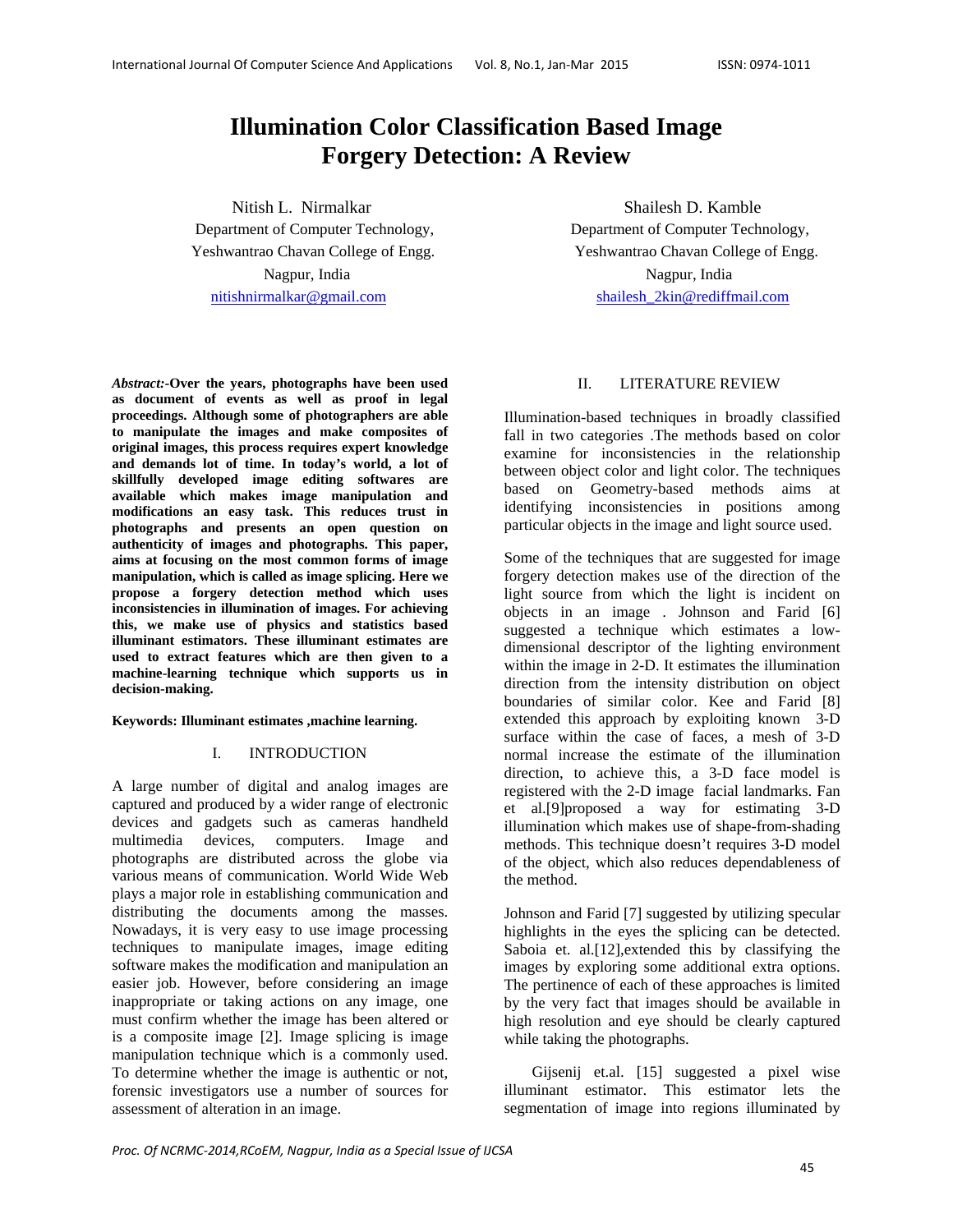various illuminants. These illuminated regions which are distinct have sharp transitions from different illuminant shades. The drawback of this method is that, a single estimator may not be always accurate and there is chance it may not always succeed in estimating the illumination properly. A new technique is needed that collaborates and combines the outcome from multiple illuminant estimators. Kawakami[33] suggested another approach which is based on physics a that is made for specific images for discriminating illuminants from differently illuminated regions.

# III. METHODOLOGY

The method [1] is broadly classified into five components:

#### *A. Dense Local Illuminant Estimation*

The input image is segmented into a specific type of regions, which are the regions of similar constant hue, by using algorithm suggested by by Felzenszwalb and Huttenlocher [17] . For each such regions mentioned above, illuminant color of the regions is calculated. The generalized grey world estimates is one color estimator and an estimate based on physics which is called as inverse-intensity chromaticity space estimator are used for obtaining the illumination estimates. The two illuminant maps are obtained by recoloring the regions with similar hue. The both illuminant maps obtained are then examined individually afterwards.

1) Generalized Gray World Estimates: The gray world is suggested by Buchsbaum [18] which is based on the assumption that the mean color of an image or picture is gray. If there is variation or deflection of the mean of the image intensities from the presumed gray color results because of the illuminance .Van de Weijer [16] extended this scheme of gray world hypothesis by inclusion of three parameters which are Derivative order (n): the assumption that the mean of the illuminants is gray can be extended to the absolute value of the sum of the derivatives of the image. Minkowski norm (p): Rather than summing-up image intensities, better results can be achieved by computing the p-th Minkowski norm .In Gaussian smoothing preprocessing the image is don so as to remove noise and smoothen the image.

2) Inverse Intensity-Chromaticity Estimates [20]: In this approach, the image intensities which obtained are assumed to show a combination of diffuse and

specular reflectance. Diffuse reflection is the reflection of light from a surface such that an incident ray is reflected at many angles .Specular reflection is the mirror-like reflection of light , in which light ray coming from solitary direction is reflected into solitary outgoing direction[34]. Crisp specularities are presumed to be composed of only the color of the illuminant. Riess and Angelopoulou [3] suggested a technique to compute these estimates in an image in small regions. In the voting procedure, two conditions are enforced on a small region to increase flexibility with induced noises. If a small region does not fulfill the conditions stated above, then such small regions are decategorized from voting procedure. The final estimate of the illuminant is based on majority votes of the obtained estimates.

#### *B. Face Extraction*

It is needed that all the faces in an image or photograph that are needed for consideration should be enclosed with the bounding boxes .The bounding boxes can be procured by using an automated algorithm by Schwartz et. al.[23] or a human operator is chosen for bounding boxes. The advantages using a human operator for bounding boxes are that a human is better at judging the area of face to be enclosed in bouding boxes, reduces missed faces as well as false detection of faces another reason for preferring human over automated algorithm is the scene context is crucial in determining the lighting situation. Given a scenario there is an image where all persons under consideration are illuminated by the single source of light. The illuminants are expected to be similar. On the contrary, assuming that a person in the foreground is illuminated by camera flashlight and a person in the background is illuminated by surroundings light. There will be dissimilarity in the color of the illuminants is presumed. This small dissimilarity are difficult to figure out in a fullyautomated technique, but this can be eliminated with the human intervention.

#### *C. Computation of Illuminant Features*

#### *1. Texture Description*

The SASI Statistical Analysis of Structural Information descriptor suggested by Carkacioglu and Yarman-Vural [24] which is used for obtaining information regarding the image from illuminant maps.Penatti [25] suggested that this descriptor gives good performance. The salient aspect of using this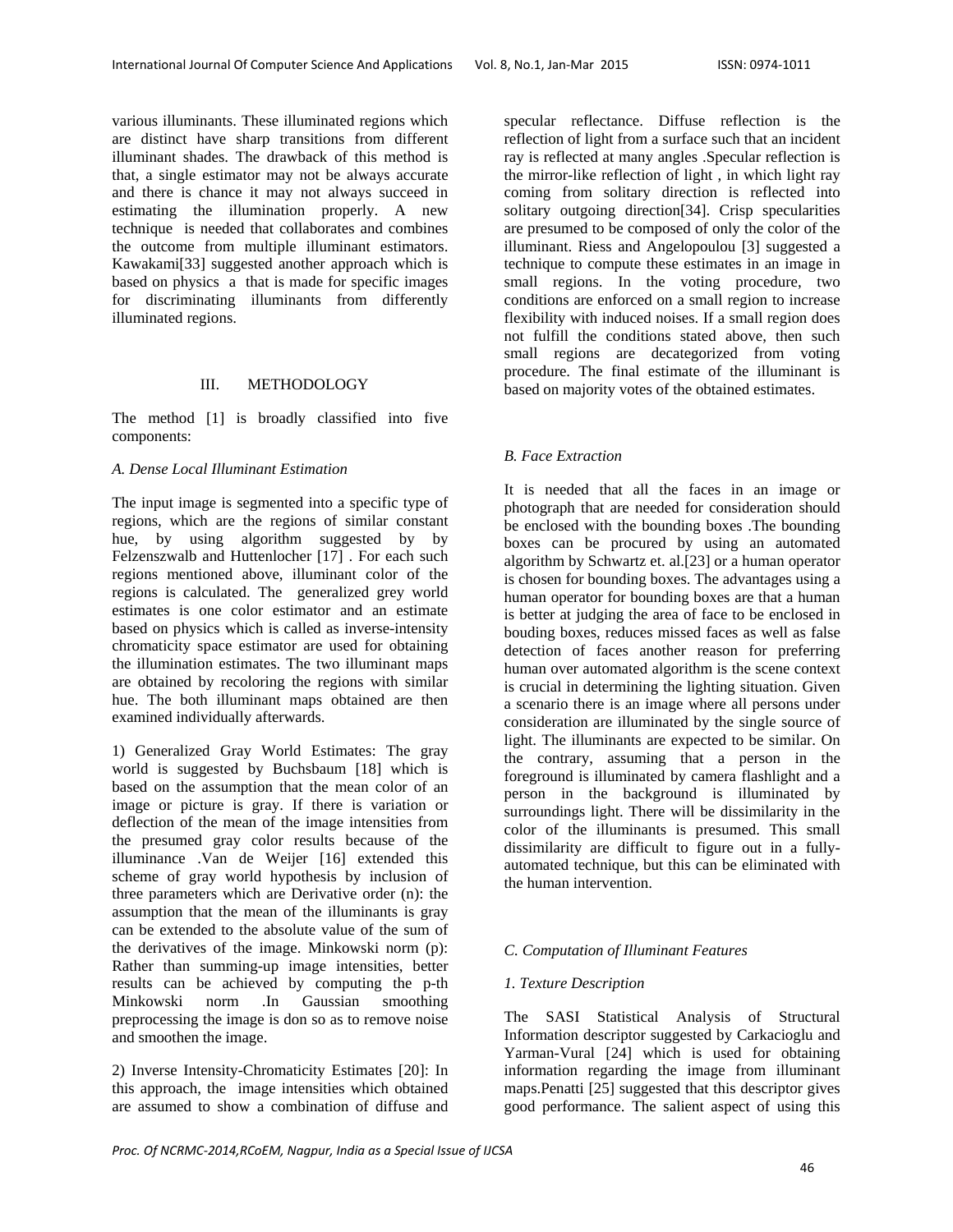descriptor is its ability to detect discontinuities in patterns of texture and capture minute granular information. Dissimilar illuminant colors interact varying with the surfaces differing in types, which gives dissimilar illumination. This descriptor estimates structural attributes of textures, which is uses the information from autocorrelation of horizontal, vertical and diagonal pixel lines at different scales. Another autocorrelation is calculated on the basis of specific fixed orientation, scale, and shift. The mean and standard deviation of all pixel values gives two feature aspects. This process is repeated for calculating different orientations, scales and shifts and applied till it gives a 128-dimensional feature vector. In the last step the obtained feature vector normalization is done.

# 2. *Interpretation of Illuminant Edges*

*a) Extraction of Edge Points:* The Canny edge detector[26] used for obtaining edge points from the illuminant map of the face region, which gives edge points that are close in distance to each others. The number of edge point obtained may be large for minimizing the number of edge points; an approach is applied on the output of the Canny edge detector. A starting point is selected as a seed point, all other edge pixels in a region of interest which are centered around the seed point are then discarded from the process. The edge points nearer to region of interest are elected as seed points for the next step. This operation is repeated on the whole image till number of points are minimized and it is assured that every face region has similar or approximate density of points.

*b)Point Description:* The Histograms of Oriented Gradients[34] is computed which gives description about the distribution of the chosen edge points. This Histograms of Oriented Gradients uses the concept of normalized local histograms as a basis for obtaining image gradient orientations. The HOG descriptor is built neighboring every edge points. The area around of this type of an edge point is called as cell. Each cell gives localized 1-D histogram of quantized gradient directions. The feature vector for this obtained feature descriptor is created by combining the histograms of all cells which are distributed in spatially larger region, of which histogram contrast is normalized. The output of this Histograms of Oriented Gradients is used as feature vector for the next steps.

## *c) Visual Vocabulary:*

The number HOG vectors that are obtained differs, which is contingent upon the size and structure of the face which is being analyzed. The visual dictionaries as suggested by Csurka et. al.[28] are created to get feature vectors of specified length. This Visual dictionaries form a powerful representation, in which every face is assumed as a group of region descriptors. The spatial location of each of this region is eliminated [29]. The visual dictionary is built by subdividing the data given for training into feature vectors of original and altered images. Every group is then clustered into clusters by applying the k-means algorithm [30].After applying k-means a visual dictionary is built using the visual words, where every word is characterized by the center of the cluster. By this, the most representative feature vectors of the training set are epitomized by the visual dictionary.

# *d)Quantization Using the Precomputed Visual Dictionary:*

The HOG feature vectors obtained are then mapped to the visual dictionary. Every feature vector in an image is characterized by the nearest word in the dictionary which is the distance of Euclidean norm. A histogram is obtained for the word counts in the dictionary which in turn represents the distribution of HOG feature vectors in a face of the image.

# *D.Paired Faces:*

The same descriptors for each of the two faces are merged for analyzing and comparing the two faces. The SASI-descriptors obtained on gray world can be coupled together for similarity .The scheme behind this is a feature concatenation from two faces is distinct when one of the faces is an original and another is doctored one[1]. The Statistical Analysis of Structural Information descriptor and Histograms of Oriented Gradients edge descriptors seize two varying attributes of the face regions. The both descriptors can be imagined are digital signatures with distinct operations in digital signal processing context. The average value and standard deviation for each feature dimension is calculated. The feature dimensions with the max difference in the average values for are considered.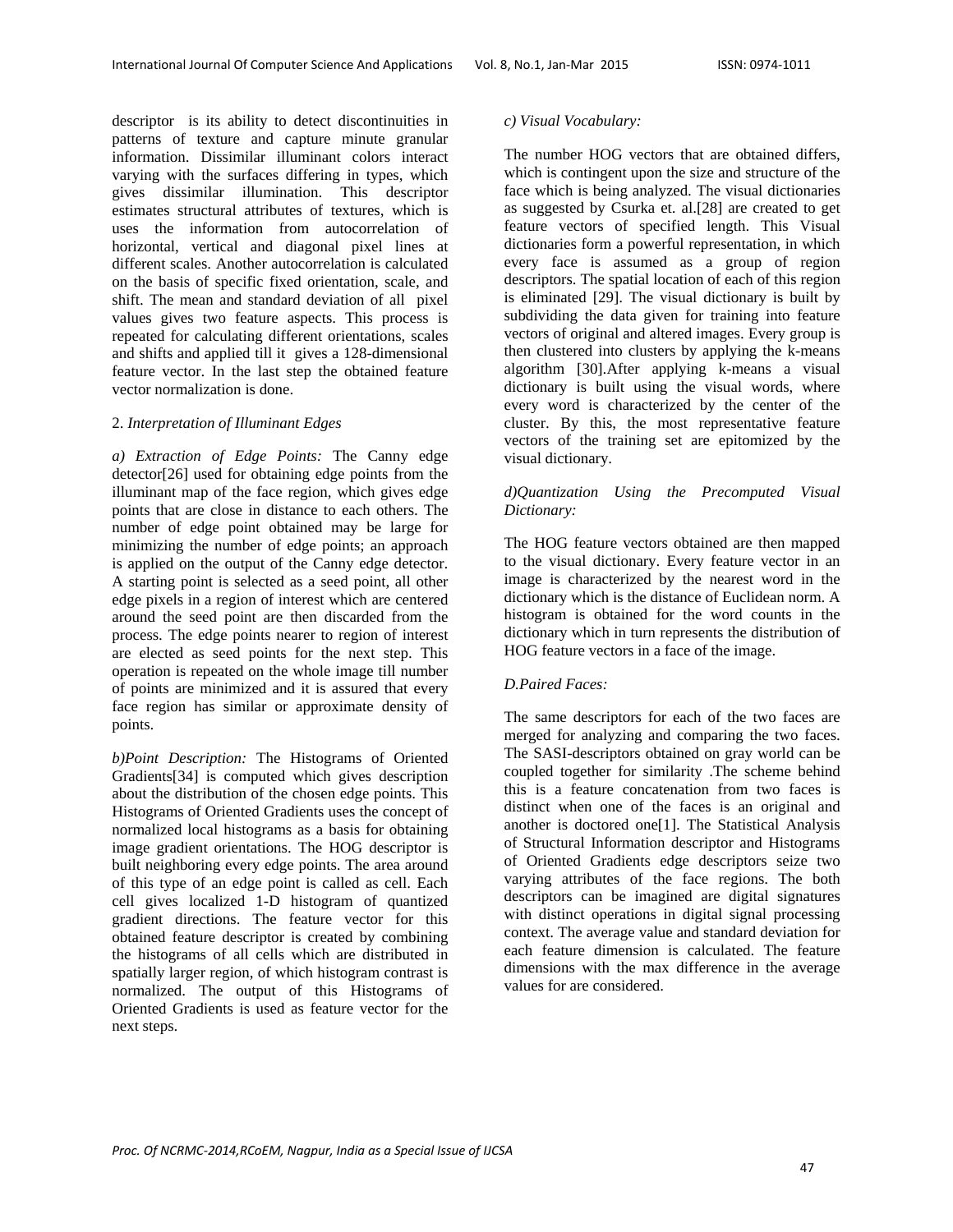# *E.Classification:*

The illumination for every pair of faces in an photograph or image can be categorized as consistent or inconsistent. By supposing that all chosen faces are illuminated by the same lighting conditions, the image labeled as doctored if a pair is categorized as inconsistent, the discrete feature vectors are categorized by utilizing support vector machine classifier which makes use of radial basis function kernel. The SASI feature and HOG edge features impart information that are supportive of each other .A technique based on machine learning is used for improving the detection performance. Ludwig et al. [21] suggested a technique that can be used which a late fusion technique is named SVM-Meta Fusion. Every combination of illuminant map and feature type are separately classified by making use of 2 class SVM classifier to for getting the distance between the image's feature vectors and the classifier decision boundary. The marginal distances provided by all individual classifiers to build a new feature vectors are combined by SVM-Meta Fusion.

#### IV. CONCLUSION

In this paper, we presented review of methods for detecting altered or doctored images of people using the illuminant color classification mechanism. The illuminant color is estimated by using a statistical based gray edge method and a method which is based on physics which uses the inverse intensitychromaticity color space. The illuminant maps obtained can be supposed as maps of texture .Based the distribution of edges on these maps information can be obtained. The two descriptors considered were HOG descriptors and SASI descriptors. The method reviewed above needs minimum human intervention only for bounding the boxes around faces. It provides good idea about authenticity of the image and also eliminates dependency on human visual system for analyzing and detecting the forged images.

#### REFERENCES

- [1] Tiago José de Carvalho, Christian Riess,Elli Angelopoulou, , Hélio Pedrini, , and Anderson de Rezende Rocha," Exposing Digital Image Forgeries by Illumination Color Classification", IEEE Trans. Info. Forensics and Security,vol. 8,July 2013
- [2] A. Rocha, W. Scheirer, T. E. Boult, and S. Goldenstein, "Vision of the unseen: Current trends and challenges in digital image and video

forensics," *ACM Comput. Surveys*, vol. 43, pp. 1–42, 2011.

- [3] C. Riess and E. Angelopoulou, "Scene illumination as an indicator of image manipulation," Inf. Hiding, vol. 6387, pp. 66–80, 2010.
- [4] Y. Ostrovsky, P. Cavanagh, and P. Sinha, "Perceiving illumination inconsistencies in scenes," Perception, vol. 34, no. 11, pp. 1301– 1314, 2005.
- [5] M. Johnson and H. Farid, "Exposing digital forgeries by detecting inconsistencies in lighting," in Proc. ACM Workshop on Multimedia and Security, New York, NY, USA, 2005, pp. 1–10.
- [6] M. Johnson and H. Farid, "Exposing digital forgeries in complex lighting environments," IEEE Trans. Inf. Forensics Security, vol. 3, no. 2, pp. 450–461, Jun. 2007.
- [7] M. Johnson and H. Farid, "Exposing digital forgeries through specular highlights on the eye," in Proc. Int.Workshop on Inform. Hiding, 2007, pp. 311–325.
- [8] E. Kee and H. Farid, "Exposing digital forgeries from 3-D lighting environments," in Proc. IEEE Int. Workshop on Inform. Forensics and Security (WIFS), Dec. 2010, pp. 1–6.
- [9] W. Fan, K. Wang, F. Cayre, and Z. Xiong, "3D lighting-based image forgery detection using shape-from-shading," in Proc. Eur. Signal Processing Conf. (EUSIPCO), Aug. 2012, pp. 1777–1781.
- [10]J. F. O'Brien and H. Farid, "Exposing photo manipulation with inconsistent reflections," ACM Trans. Graphics, vol. 31, no. 1, pp. 1–11, Jan. 2012.
- [11]X.Wu and Z. Fang, "Image splicing detection using illuminant color inconsistency," in Proc. IEEE Int. Conf. Multimedia Inform. Networking and Security, Nov. 2011, pp. 600–603.
- [12]P. Saboia, T. Carvalho, and A. Rocha, "Eye specular highlights telltales for digital forensics: A machine learning approach," in Proc. IEEE Int. Conf. Image Processing (ICIP), 2011, pp. 1937–1940.
- [13] C. Riess and E. Angelopoulou, "Physics-based illuminant color estimation as an image semantics clue," in Proc. IEEE Int. Conf. Image Processing, Nov. 2009, pp. 689–692.
- [14]A. Gijsenij, T. Gevers, and J. van de Weijer, "Computational color constancy: Survey and experiments," IEEE Trans. Image Process., vol. 20, no. 9, pp. 2475–2489, Sep. 2011.